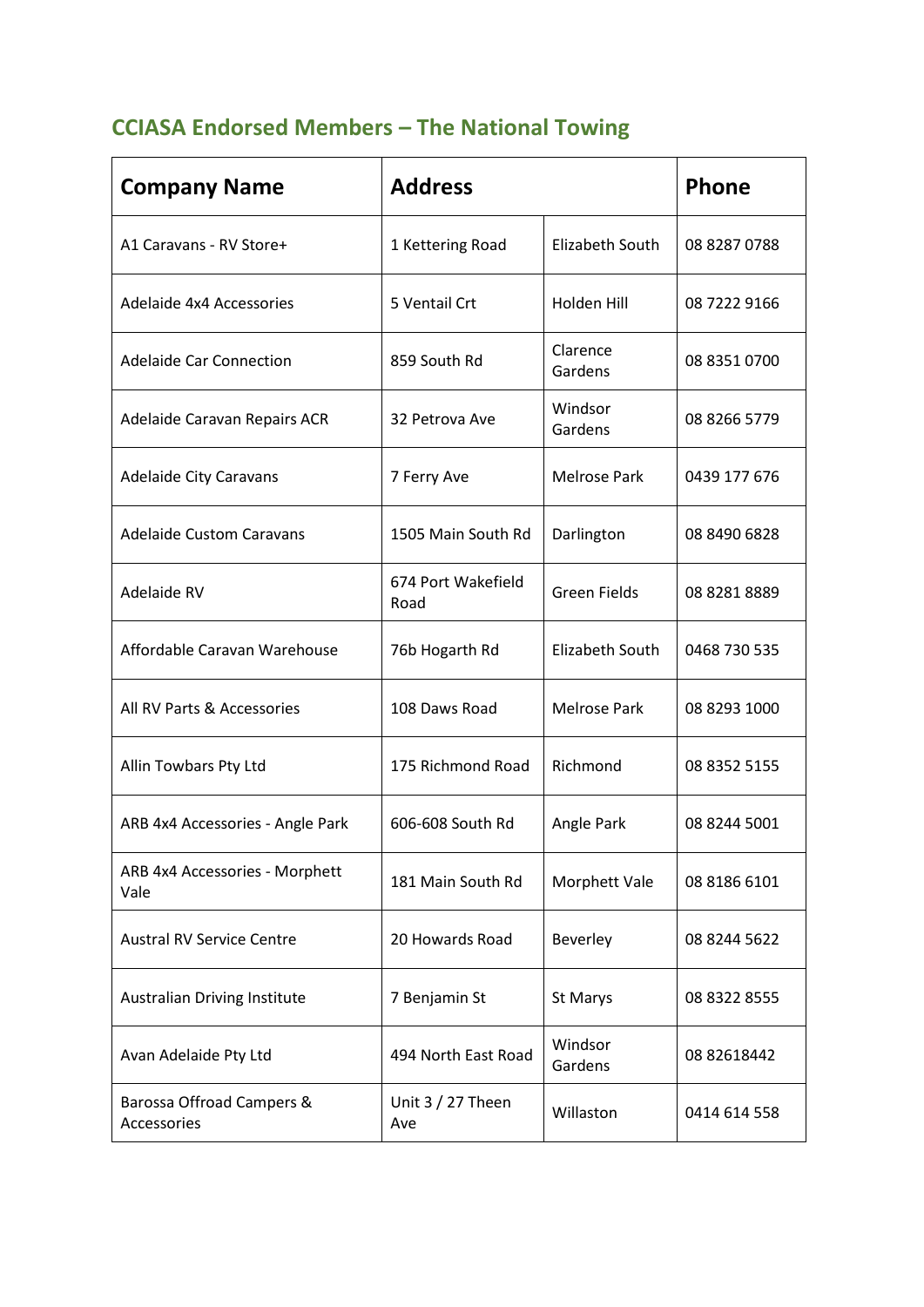| Cameron Campers & Canvas           | 38 O'Sullivan Beach<br>Rd  | Lonsdale             | 08 8186 6666 |
|------------------------------------|----------------------------|----------------------|--------------|
| <b>Cameron Caravans SA</b>         | 1096 South Road            | Edwardstown          | 08 8276 5444 |
| <b>Camper Trailer Sales SA</b>     | 27 Light Crescent          | Mt Barker            | 0412 122 200 |
| Camperagent RV Sales               | 750 Port Wakefield<br>Road | Parafield<br>Gardens | 08 8285 5000 |
| Cara-rest Supplies                 | 64 Grand Junction<br>Road  | KIlburn              | 08 8162 5013 |
| <b>Caravan Crash And Service</b>   | 83 Dyott Ave               | Hampstead<br>Gardens | 08 8261 5308 |
| Caravan Culture Adelaide           | 857 South Road             | Clarence<br>Gardens  | 08 8351 1900 |
| Caravan Reparis SA                 | 177-179 South<br>Terrace   | Wingfield            | 08 8268 6460 |
| <b>Challenge Camper Trailers</b>   | 3 Ash Ave                  | <b>Belair</b>        | 0412 821 221 |
| <b>Choice Caravans</b>             | 1019 South Road            | <b>Melrose Park</b>  | 08 72002467  |
| <b>Christie Beach Marine</b>       | 19 Sherriffs Road          | Lonsdale             | 08 8387 6411 |
| <b>CMG Adelaide</b>                | 152-156 Railway Tce        | Mile End South       | 08 8223 7666 |
| Dario Caravans & Repairs           | 1 Pinn Street              | St Marys             | 882774388    |
| Dave Benson Caravans               | 62 Grand Junction<br>Rd    | Kilburn              | 08 8262 2500 |
| Deluxe Camper Trailer Hire & Sales | 11 Evans St                | Woodside             | 0417 816 649 |
| DMS Caravan and RV Centre          | 180 Seacombe Road          | Seaview Downs        | 08 7221 2114 |
| Eagle Trailers & Campers           | 1421 Main North<br>Road    | Para Hills West      | 08 8281 6696 |
| <b>Electric Brake Specialists</b>  | 14 Braeside Ave            | Holden Hill          | 08 8263 0600 |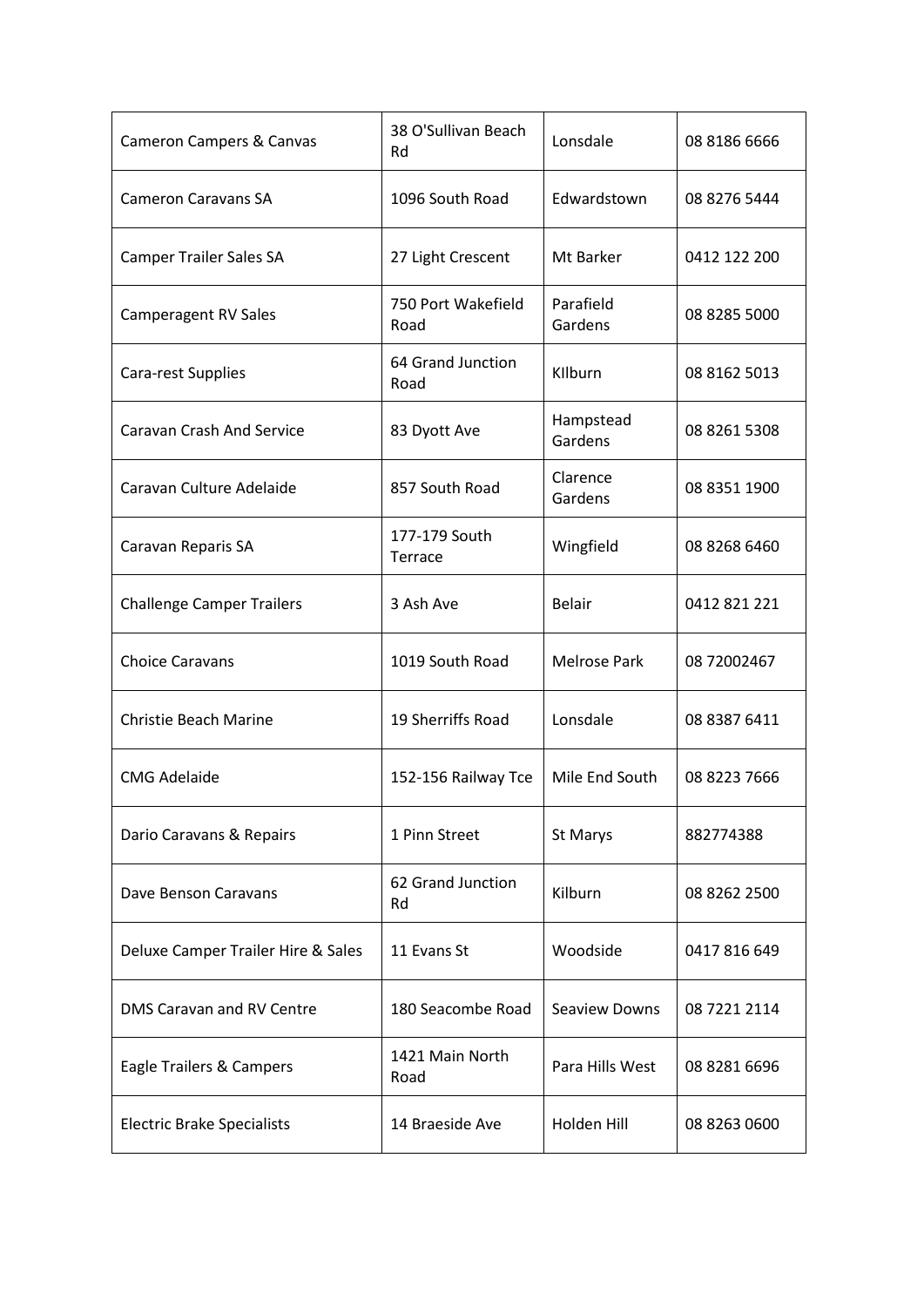| Explorer Caravan Sales Adelaide         | 345 Prospect Rd                              | <b>Blair Athol</b>               | 08 8278 5771 |
|-----------------------------------------|----------------------------------------------|----------------------------------|--------------|
| <b>Ezytrail Campers</b>                 | 283 North East Road                          | Hampstead<br>Gardens             | 08 8261 5865 |
| Far Horizon Campers                     | Lot 117 Lacey Drv                            | Aldinga                          | 0439 647 384 |
| Fourplay 4x4                            | 314 Main North<br>Road                       | <b>Blair Athol</b>               | 08 8266 4144 |
| <b>Gawler Caravan Centre</b>            | 57 Para Road                                 | Evanston                         | 08 8522 2707 |
| Go 4x4                                  | 599 North East Road                          | <b>Gilles Plains</b>             | 08 8369 0999 |
| Goldstar RV                             | 137 Old S Rd                                 | Reynella                         | 08 8382 2925 |
| Great Southern RV Pty Ltd               | 1172 South Road                              | <b>Clovelly Park</b>             | 08 7231 0226 |
| <b>Hall Towbars</b>                     | 478 Main North<br>Road                       | <b>Blair Athol</b>               | 08 8360 5100 |
| Home Of 12 Volt - Mount Barker          | 2/3 Kookaburra<br>Lane                       | <b>Totness (Mount</b><br>Barker) | 08 8391 3121 |
| Home Of 12 Volt - Northern              | Shop 1b, Montague<br>Farm Shopping<br>Centre | Pooraka                          | 08 8262 6890 |
| Jacksons Australia / Carry Me<br>Camper | 185 Thomas St                                | Murray Bridge                    | 08 8531 2700 |
| <b>JAKEM Farm</b>                       | Lot $14$                                     | St Ives                          | 0409 278 123 |
| Jayco Adelaide                          | 804-820 South Rd                             | Edwardstown                      | 08 8297 6664 |
| Jayco Mount Gambier                     | 2 Brian Smith Drive                          | <b>Mount Gambier</b>             | 08 8725 6122 |
| Lakeside Nissan                         | 1195 Main North<br>Road                      | Pooraka                          | 08 8200 6000 |
| Lonsdale Marine & RV Centre             | 30 Donegal Rd                                | Lonsdale                         | 08 8384 4606 |
| Lovells Adelaide                        | 10 Deloraine Road                            | Edwardstown                      | 08 8374 5500 |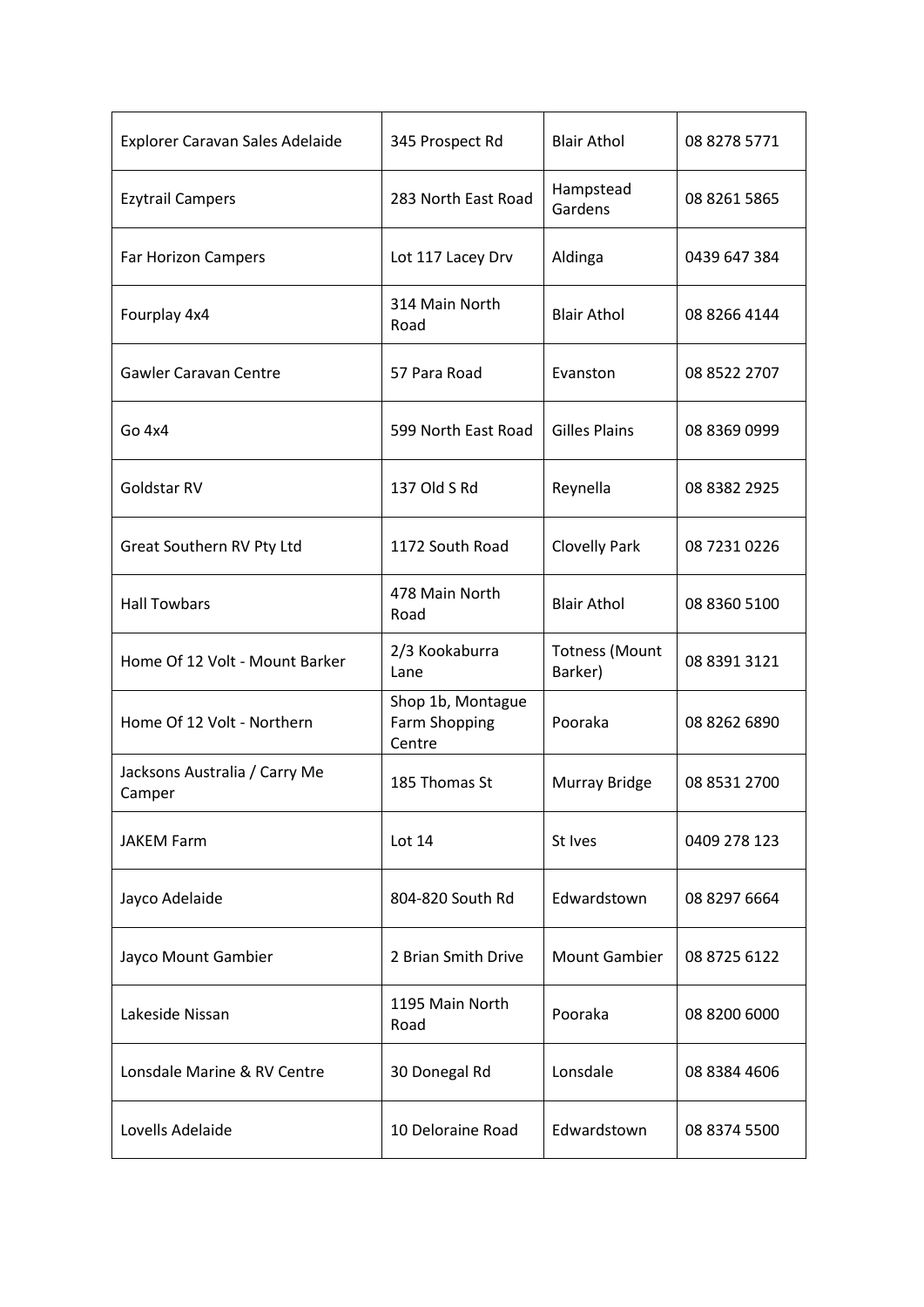| <b>Market Direct Camper Trailers</b>                  | 1246 South Road               | <b>Clovelly Park</b> | 1300 494 494 |
|-------------------------------------------------------|-------------------------------|----------------------|--------------|
| <b>Maverick Campers</b>                               | 96-98 Main N Rd               | Prospect             | 1300687155   |
| Mount Barker 4x4 Centre                               | 1 Mount Barker<br>Road        | <b>Totness</b>       | 08 8391 4391 |
| Muegge Mechanical - All RV and<br><b>Marine Works</b> | Unit 1, 4-8 Deeds<br>Road     | Camden Park          | 0438 000 302 |
| Murray Bridge Caravan & Outdoor<br>Centre             | 98-100 Maurice Rd,            | Murray Bridge        | 08 8532 4777 |
| New Age Caravans                                      | 817 North East Road           | <b>Valley View</b>   | 08 83171170  |
| <b>Noels Island Star Caravans</b>                     | 561 Salisbury<br>Highway      | <b>Green Fields</b>  | 08 8250 8566 |
| Northern Caravan & Outdoor Centre                     | 37 Wandearah Road             | Port Pirie           | 08 8632 3442 |
| <b>Northland Caravans</b>                             | 326 Main North Rd             | <b>Blair Athol</b>   | 08 83441335  |
| Off Road Training Australia                           | Lot $14$                      | St Ives              | 0409 278 123 |
| Pacific Marine & RV                                   | 6-10 Tapleys Hill Rd          | Royal Park           | 08 8444 2444 |
| Pedders Suspension - Keswick                          | 17-19 Croydon Road            | <b>Keswick</b>       | 08 8297 9022 |
| Pelican Marine & Rv                                   | 39 Cadell Street              | Goolwa               | 08 8555 2520 |
| Port Lincoln Caravan Centre                           | 7 Blackman Place              | Port Lincoln         | 08 8682 4155 |
| Prime Campers Australia                               | 65-67 Wingfield<br>Road       | Wingfield            | 08 8244 3345 |
| Pro 4x4                                               | 15 Port Road                  | Queenstown           | 08 8241 0788 |
| <b>Renmark Custom Caravans</b>                        | Eighteenth St &<br>Tolarno St | Renmark              | 08 8595 1911 |
| <b>Roadmaster Caravans</b>                            | 4/10 Dorset Street            | Lonsdale             | 08 8384 6011 |